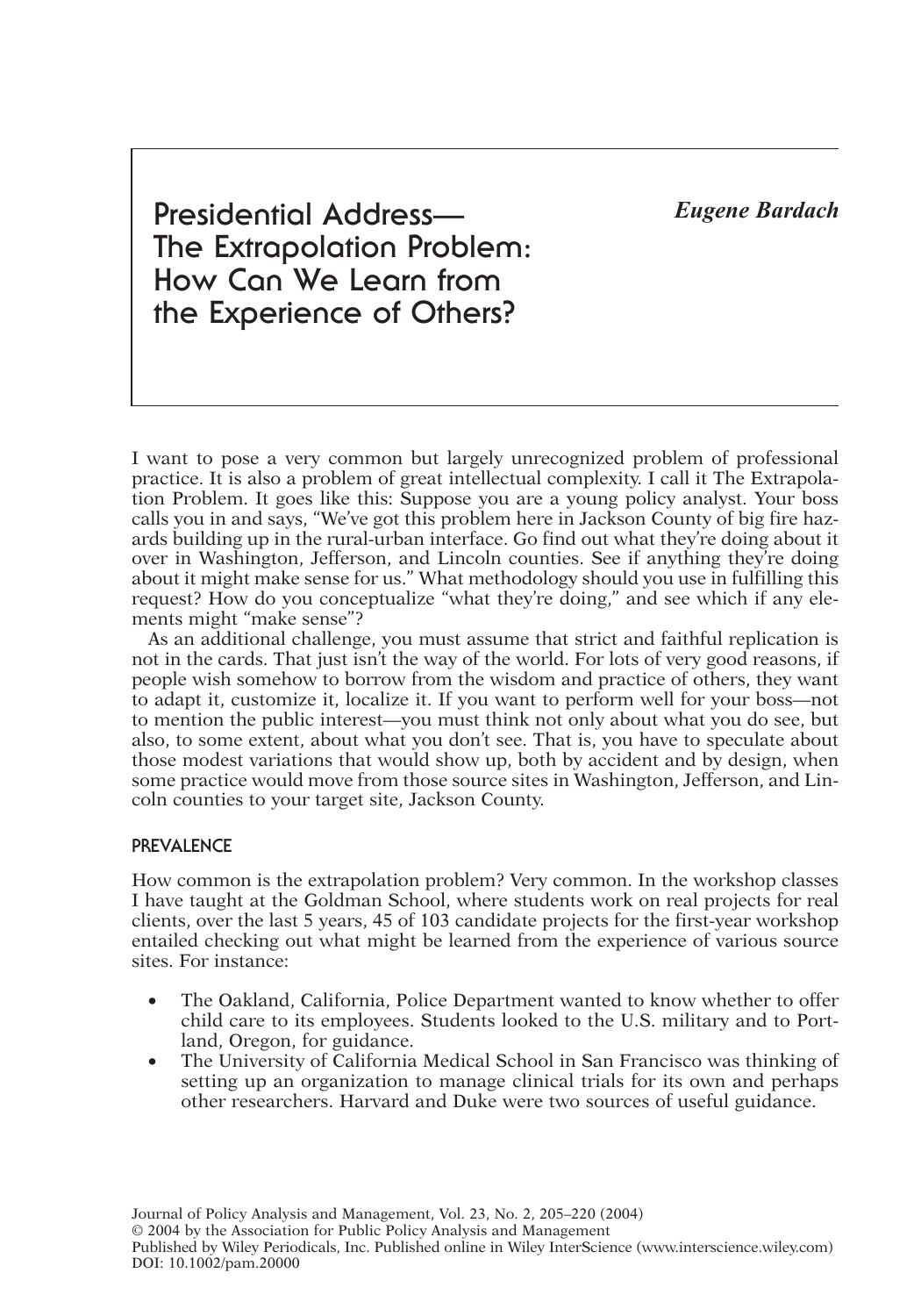• The Health Department in San Mateo County, California, wanted to increase Medicaid enrollment in the county. The student policy analyst looked to the experience of other Bay Area counties.

# **EXTRAPOLATING FROM "BEST PRACTICE"**

These are examples of the extrapolation problem as seen by those who seek to learn from the experience of others. But it also looms for those who would teach from their own or others' experience. Compendia of "best practice" in dozens of policy areas are now exploding on the Internet.1 These compendia purport to offer guidance to all and sundry, usually drawn from experiences in one or a few sites. A recent symposium in *JPAM*, in the Professional Practice section, of which I am editor, had the originators or keepers of four such compendia explain how they went about their work (Bardach, 2003). These authors generally made reasonable cases as to what they chose to include in their compendia and how they chose to present the best practice entries. But these and many other compendia I have seen assume that users are considering replication rather than adaptation or inspiration. Perhaps one reason is that the compendiummakers simply don't know how to teach about adaptation.

## **ERRORS OF INTERPRETATION**

Let us return to the Jackson County fire prevention problem and consider some of the possible mistakes that occur when the experience of a source site is misinterpreted. I shall present three vignettes. In the first two, the policy analyst charged with scouting out others' experiences underestimates the potential for what is observed. In the third, he underestimates the risk of failure and even worse:

- In Washington County they have a regulation that property owners must maintain a 15-foot clearance between flammable shrubbery and residential structures. It is enforced by fines and, in certain cases, county employees clear the shrubbery themselves. Due to property-owner resistance, Washington County hardly enforces the regulation. Jackson County officials mistakenly conclude that "regulation" won't work. But it might in fact have worked if Washington County had either added a public education campaign or gotten community leaders to lead by example.
- In Jefferson County officials have encouraged the public agencies managing large tracts of land near the rural-urban interface to jointly hire a goatherd contractor to control vegetation on their domain. Their joint action creates limited monopsony power that keeps the contractor's rates low and the work affordable. Jackson County replicates Jefferson County's success, but fails to see the potential for additional collaboration by these agencies with regard to more comprehensive inter-jurisdictional planning for fire prevention.
- In Lincoln County, they create a special assessment district for property owners in the vulnerable areas to pay for more intense fuel management and public education programs. The program is a great success. Jackson County officials set out to do the same thing. But pretty quickly, some angry property

<sup>&</sup>lt;sup>1</sup> See, for practices related to reducing poverty, Kruger, 2002. A recent Google search on the Internet returned 286 entries for "compendium of best practice" and 15,700 entries for the less restrictive "compendium," "best practice."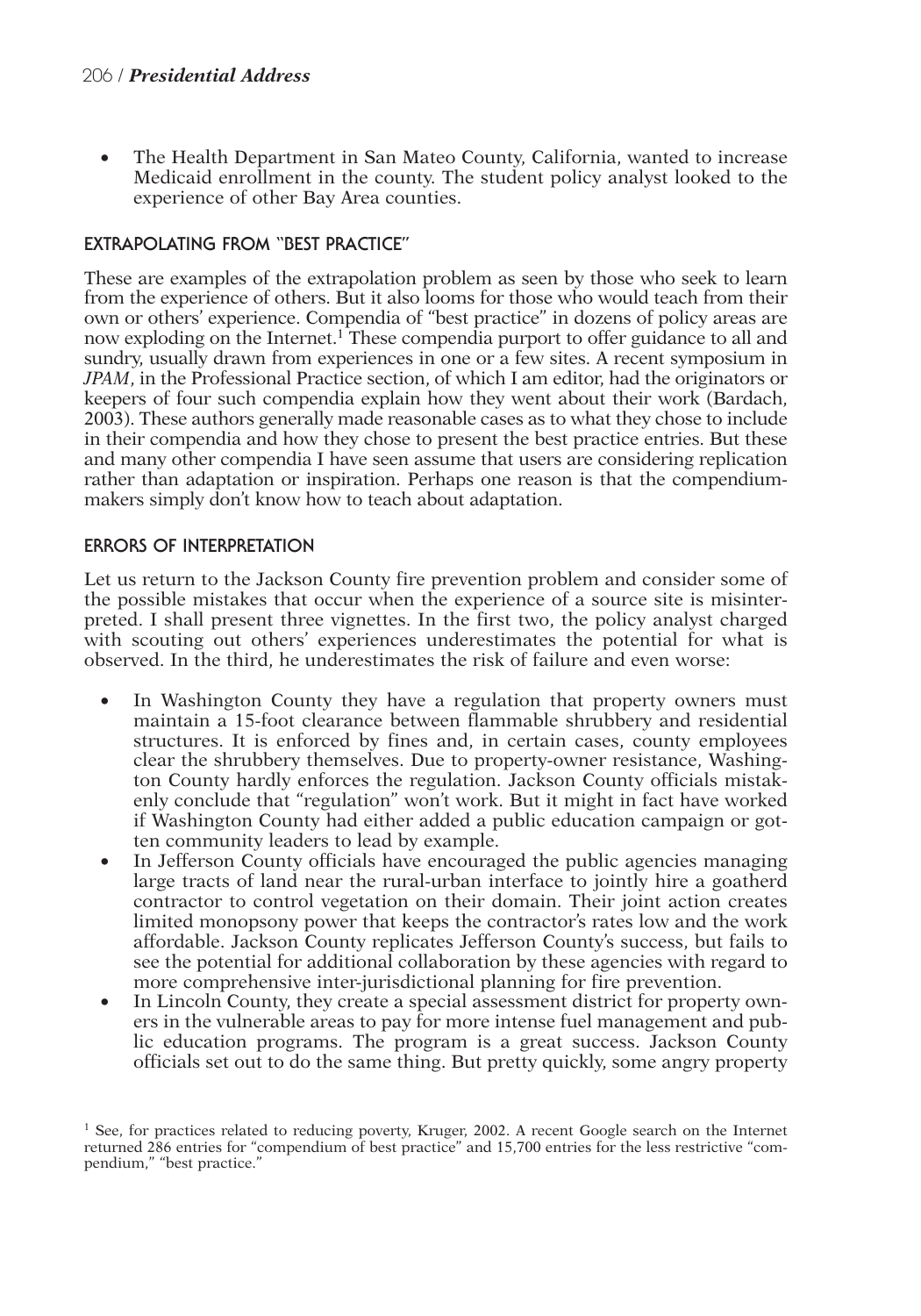owners move to block the new district, on the grounds that the county owes them fire-prevention services, for free, under its general obligation to protect against fire. The Jackson County commissioners, partly in consequence, make it a point of principle to withhold extra service for a group some call "those rich, selfish newcomers." The result is that the needed additional investment is not forthcoming.

#### **THE ROLE OF METHODOLOGY**

Now one might say that the failure of our young policy analyst in these vignettes is not one of methodology, as I claim, but of imagination or intelligence. If only the analyst were not such a dim bulb! But assigning blame is not a matter of "either/or." Good methodology can to some degree substitute for imagination and intelligence. It can also stimulate imagination and intelligence. That is, it can work as both substitute and complement. Thus, it is so much the more to be valued.

Perhaps "methodology" is not the right word. It is perhaps too prescriptive. Perhaps a "conceptual framework" is more to the point, a conceptual framework that would prescribe what relationships to look for and what uncertainties to calibrate. To better illustrate what I have in mind, let us contrast the interpretive skills of an architect and her client who together go on a home-and-garden tour hoping to gain inspiration for their own project from one or more of the sites they visit.2 On seeing one particular site, the client exclaims, "I just love all those view windows! I'd like those in my house." The architect, more aware of the constraints and trade-offs in their own project, says, "I'm afraid we'll have to adapt what they did on that magnificently large scale to look and work a little differently. Please tell me more precisely what you like about those view windows. The light? The view? The openness? The sense of added space? The absence of boundaries?" The architect is not ready to commit to any particular features without understanding what functions and purposes are to be served. Most importantly, the architect has at her disposal a whole menu of options, conceptualized within a framework of interrelated forms, materials, and functions with which to create alternative templates for her client. In a word, if she is reasonably sophisticated and experienced, she knows deep in her bones what the interesting counterfactuals are; that is, those qualitative variations on what has been observed which, though perhaps small in some sense, might have large effects. Whether it is a "methodology" or a "conceptual framework" that the architect has, it is lacking in the toolkit of the policy analyst trying to make sense of other people's experiences and practices.

So much for my definition of the problem. I hope I have convinced you that the extrapolation problem is real and that the solution to it, if there is one, is not simple. I hope I have also convinced you, through my invocation of architects and architecture, that a systematic approach to at least some kinds of adaptation problems is feasible. Now I wish to sketch some ideas for a solution.

### **EXAMPLE: THE INTENSIVE POLICY EXERCISE**

Let us work through a particular example, a practice pioneered at the Kennedy School of Government at Harvard, and subsequently adopted at the Ford School at the University of Michigan, which I will call the "Intensive Policy Exercise," or IPE,

<sup>2</sup> I happen to know that the architect is a "her," since I have in mind my architect wife, Nancy.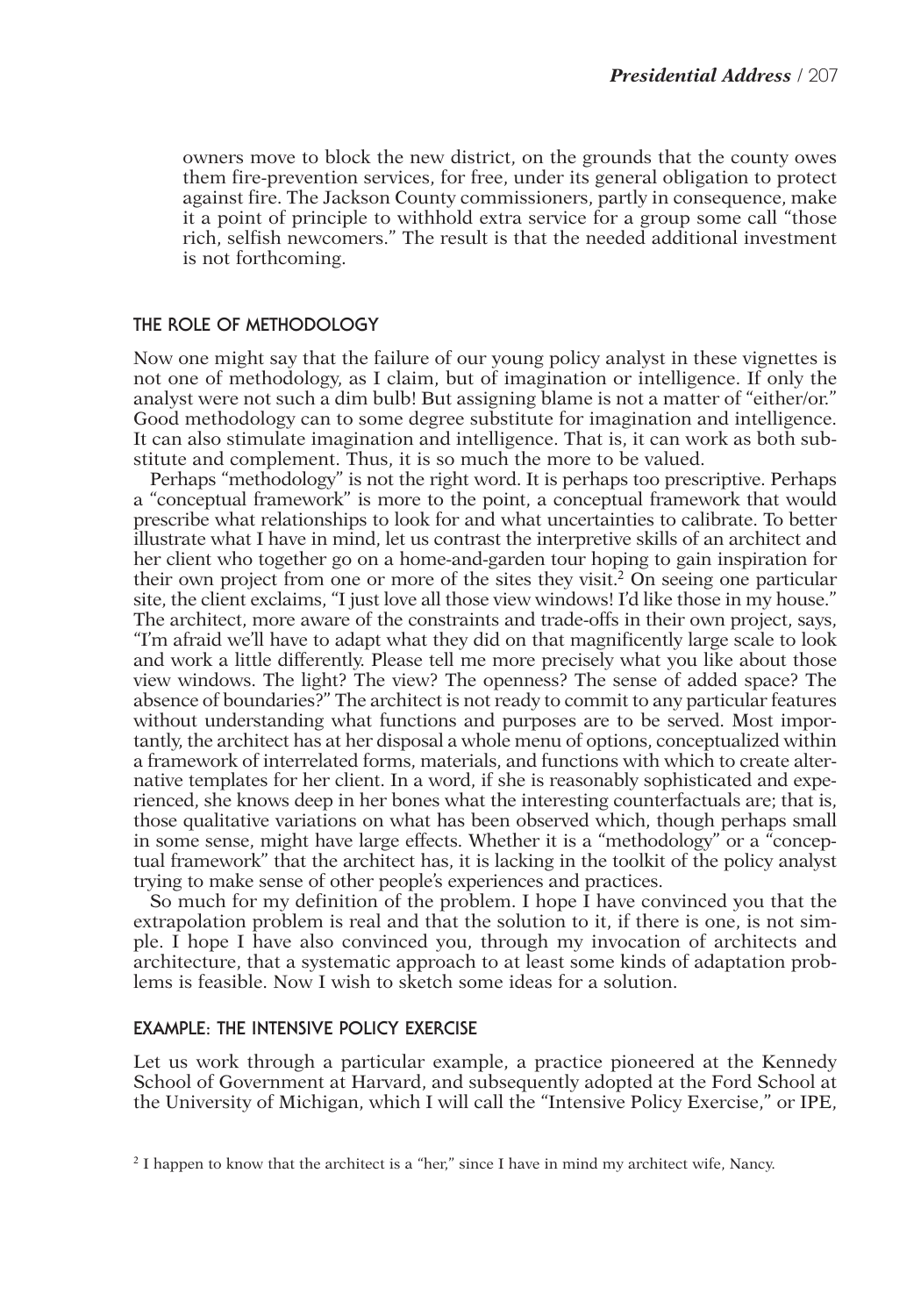though Michigan calls it the "Integrated Policy Exercise" and Harvard the "Spring Exercise." As a potential adapter at a target site, the Goldman School of Public Policy at Berkeley, I have been fairly close to the data, which is an advantage in speaking about it. A disadvantage is that it is very close to home and takes place inside the "ivory tower." It might therefore seem idiosyncratic. However, I do not think that is so. Certainly a curriculum design problem is a stock problem in education, at whatever level. It is also the sort of stock problem that shows up for line-level service delivery or enforcement agents in a great many organizations, be they public, nonprofit, or for-profit. *Mutatis mutandis,* it could be about motivating compliance with fire codes, signing up Medicaid enrollees, or developing watershed protection plans.

A few years ago, in our seemingly perpetual effort to improve curriculum, a faculty-student committee at the Goldman School was considering how better to teach problem-solving skills. The IPE came to our attention. Looking at materials on the Kennedy School and Ford School web sites, and talking to a few colleagues at these institutions, we described its main features this way:

- While the exercise is in progress, all other courses are shut down or not yet begun.
- Students work on a single large project, of global, national, or statewide import, e.g., welfare reform, global warming, Social Security reform, mandatory living wage.
- Students work in teams organized around sub-projects.
- The problem is multi-faceted and complex.
- Varied disciplinary skills are relevant.
- Students prepare a written report (or memos) and an oral briefing.
- Their audience is high-profile officials whom faculty invite to participate.
- Faculty and experts provide much or all data to the students.

From what we learned, we concluded that the IPE worked reasonably well, that it did in fact improve students' problem-solving skills. We believed our colleagues at the Ford School and the Kennedy School would not keep a practice like this in the curriculum if they did not think it worked; and we assumed that their thinking was probably good. Further, we had anecdotal evidence that students enjoyed the experience and believed they learned from it. Harder measures of success, or failure, would of course have been desirable. But in the absence of these, we were prepared to rely on our colleagues' hunches about the matter and student reports. In the language of the program evaluation field, we assumed that the practice was efficacious and that the problem of internal validity in reaching this conclusion was adequately solved.<sup>3</sup>

<sup>&</sup>lt;sup>3</sup> It is not always possible to solve the internal validity problem, to be sure, and one ought always to be humble. But the logic of quasi-experimental research design and efforts to rule out competing explanations can often be applied (Shadish, Cook, and Campbell, 2001). In any case, in the event that we would have gotten more serious about replicating or adapting the IPE, we would have revisited the question of whether it worked, and tried to answer it with greater rigor. For instance, we would have asked our colleagues at these institutions pointed questions about the evidence they used to convince themselves of its efficacy, and we would have urged them to apply the logic of quasi-experimental research design which would have been familiar to them. Obviously, this approach to internal validity only works when your informants are as sophisticated as you are about the pitfalls of causal inference.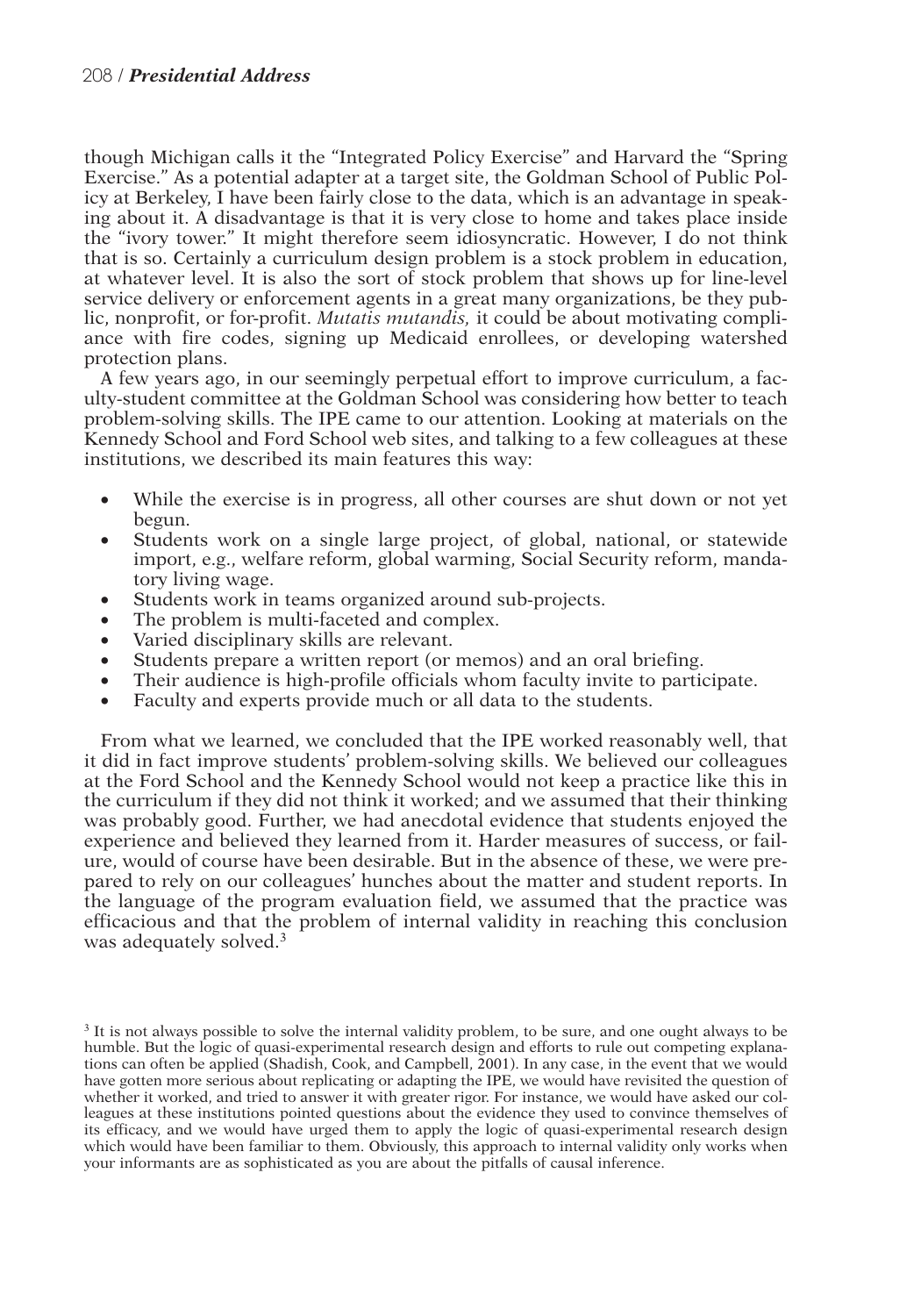## **THE ARCHITECTURE OF "HOW IT WORKS"**

This leaves us with the problem of external validity. Now, if strict replication of a practice in some target site under conditions identical to those in the source sites is at issue, there are known methodologies for assessing the suitability of such a move. The program evaluation field is rich with advice. But if the target-site environment introduces variations from what was analyzed in the source sites, the problem becomes much more difficult. You are extrapolating, not replicating. The most accessible, if not always the most reliable, method of solving the extrapolation problem is what Shadish, Cook, and Campbell (2001, pp. 369–371) call "causal explanation."4 For instance (p. 369),

…knowledge of how electricity is generated allows us to provide such power to satellites in space where electricity may never have been available or studied before; and knowledge of the pharmacologically active ingredients of aspirin might allow inventive persons to create the drug's equivalent out of local plants that have never before been used to cure headaches.

Shadish, Cook, and Campbell are at pains to stress the uncertain state of causal theory in the social sciences—and, I would add, in folk thinking—and hence to underline the current limitations of this approach to solving the extrapolation problem.5 However, for my purposes, it is the main alternative to mindlessly reproducing all the surface features of what the source site is doing minus the ones that happen to be inconvenient or unnoticed and plus the ones that politics, chance, and whimsy happen to introduce. And as the principal vehicle for utilizing causal theory, I rely on the idea of mechanism.

## **Basic Mechanisms and Their Purposes**

In any practice, the driving elements come packaged as a "basic mechanism," a mechanism that has some sort of causal power.<sup>6</sup> The IPE has two basic mechanisms of interest. One involves the emotional and intellectual arousal that occurs under moderate pressure. Psychologists tell us that a moderate degree of arousal enhances learning and memory. The arousal here comes from deadline pressure, the high expectations of performance from faculty and fellow students, and the absence of any (school-related) distractions. Secondly, there is a mechanism made up of peers-

<sup>4</sup> The extrapolation problem is a special case of the generalization, or the external validity, problem.

<sup>5</sup> Interestingly, another major textbook in the evaluation field, Rossi, Freeman, and Lipsey (1999, pp. 272–273), says relatively little about the problem of generalizing beyond the evaluation site.

<sup>6</sup> In recent years there has been a flurry of interest in the social sciences in the idea of mechanism as an explanatory device. It is, in one sense, a schema for filling in the causal linkages within what would otherwise be black boxes connecting variables on the left- and right-hand sides of an equation. In another, more analytical, sense it is a strategy for achieving middle-level explanations of phenomena that are less general than full-blown "laws," if such exist, but more abstract and general than low-level narrative and description (Elster, 1998; Hedstrom and Swedberg, 1998a). A good example is a contagion process; another is a market that tends toward a price equilibrium. My own conception of mechanism acknowledges the existence of a causal element but downplays its explanatory function in favor of its practical function. In my rendering, that is, the mechanism is not interesting because it solves an explanatory puzzle of how to link some effect to its causes. Rather, it is interesting primarily for itself, as a method of actualizing some latent potential and converting it to any number of possible ends. The lever, for instance, a practical mechanism, is not interesting because it can "explain" how some particular body was moved or elevated from place A to place B. It is interesting because it has the potential to be applied in numerous and diverse settings for numerous and diverse ends.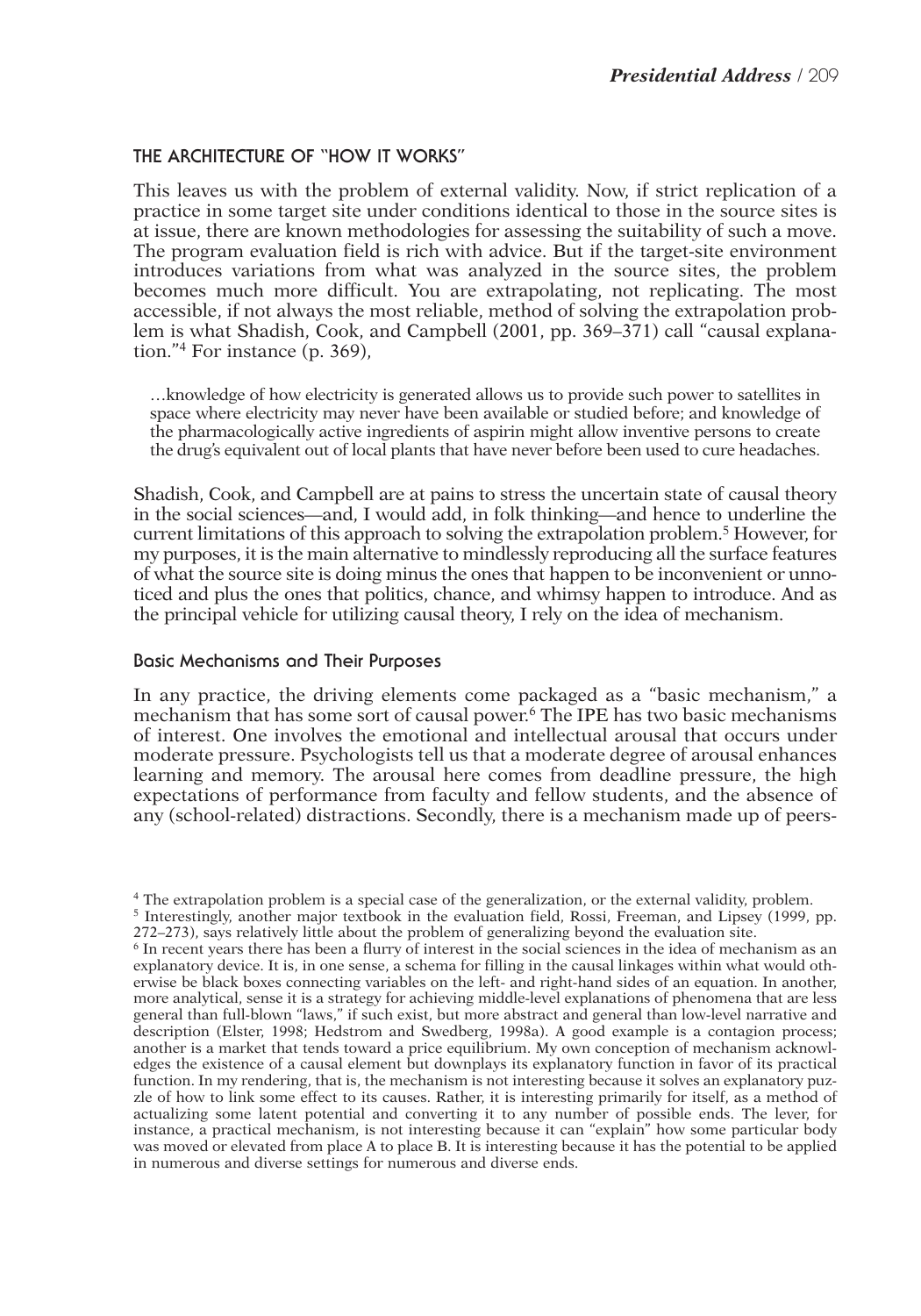as-teachers. The IPE takes advantage of the capacity of peers to function for one another as teachers, critics, coaches, and helpers.

With these two examples in hand, I want to say something more abstract about the idea of a "mechanism." "Mechanism" is obviously a metaphor, and there is no escaping the use of metaphors when dealing with issues of ontology. I will add a second metaphor: the sort of basic mechanisms I have in mind tap into "reservoirs" of what might be thought of as energy, or potentiality, in "social nature."<sup>7</sup> These reservoirs are sitting around free, nature's gifts to us, like the energy stored in hydrocarbon molecules that can be extracted and then channeled into useable mechanical force. One such natural reservoir is the capacity of humans to learn more efficiently when moderately aroused. Another is the capacities and inclinations of students to educate one another, provided the social setting makes this possible. To extend the metaphor further, obviously, a mechanism that "taps natural reservoirs" must have a way of doing the tapping, some system of human contrivance that manages to draw on this reservoir of energies and channels them to some productive purpose. In the IPE example, this means, for the heightened-arousal mechanism, primarily a combination of time pressure, peer and faculty expectations, and isolation from the normal curriculum experience. For the peers-as-teachers mechanism, it means the constitution of project teams large enough to include individuals with diverse skills and knowledge but small enough to enable constructive interaction.

### **Cost-effectiveness**

What does a basic mechanism within the relevant practice do? It produces effects, of course, some sort of valued results. In this case, these are improved student capacities for public sector problem-solving. But in many cases, we are interested not only in effectiveness but in cost-effectiveness also. Typically, the question "How does it work?" is asked and answered in terms of effectiveness alone. But, because potential adopters of a practice generally do feel constrained by an implicit budget of money or personnel or time, explaining how it manages to be both effective and cost-effective is probably almost as important, if indeed the two can be separated at all. (I like to call apparently cost-effective practices "smart practices."8) Now in the IPE case, it so happens that both these mechanisms are not only effective but cost-effective.

How so? It pays to remember that student time is one of the most constrained of inputs into the learning process. Heightened arousal is a way to make it more productive than it otherwise would be, and at relatively low cost to the rest of the curriculum. Of course, in a different ledger book, students' learning hours are probably increased relative to what they might otherwise have been, and these hours must be

<sup>7</sup> How one ought to conceptualize and operationalize particular mechanisms is uncertain, at best. The contributors to the Hedstrom and Swedberg (1998a) volume focus on conceptual strategies likely to produce results analytically useful for social theory. In their introductory chapter, for instance, Hedstrom and Swedberg (1998b, p. 24) refer to four "core principles" for doing the conceptual work: action, precision, abstraction, and reduction. I do not disagree with these principles. However, my own approach conceives of mechanisms as ontologically real, and not merely analytical. Hence, reaching for an underlying, albeit invisible, reality is worth trying. Such a reality is approachable mainly through the use of metaphors. Agent-based simulation of complex processes could be another avenue too, and ultimately a preferable one since it is more precise. In some cases, mathematical models could also be helpful. In any event, it is essential to distinguish the verbal or mathematical or simulation model of the mechanism from the mechanism itself (Schelling, 1998).

<sup>8</sup> In general, the arguments in this paper reflect the arguments in my earlier publication (Bardach, 2000, pp. 71–85). I have made two significant semantic changes ("technology" became "mechanism" and "opportunity" became "reservoir"), however, and have amplified and, I hope, clarified a number of points.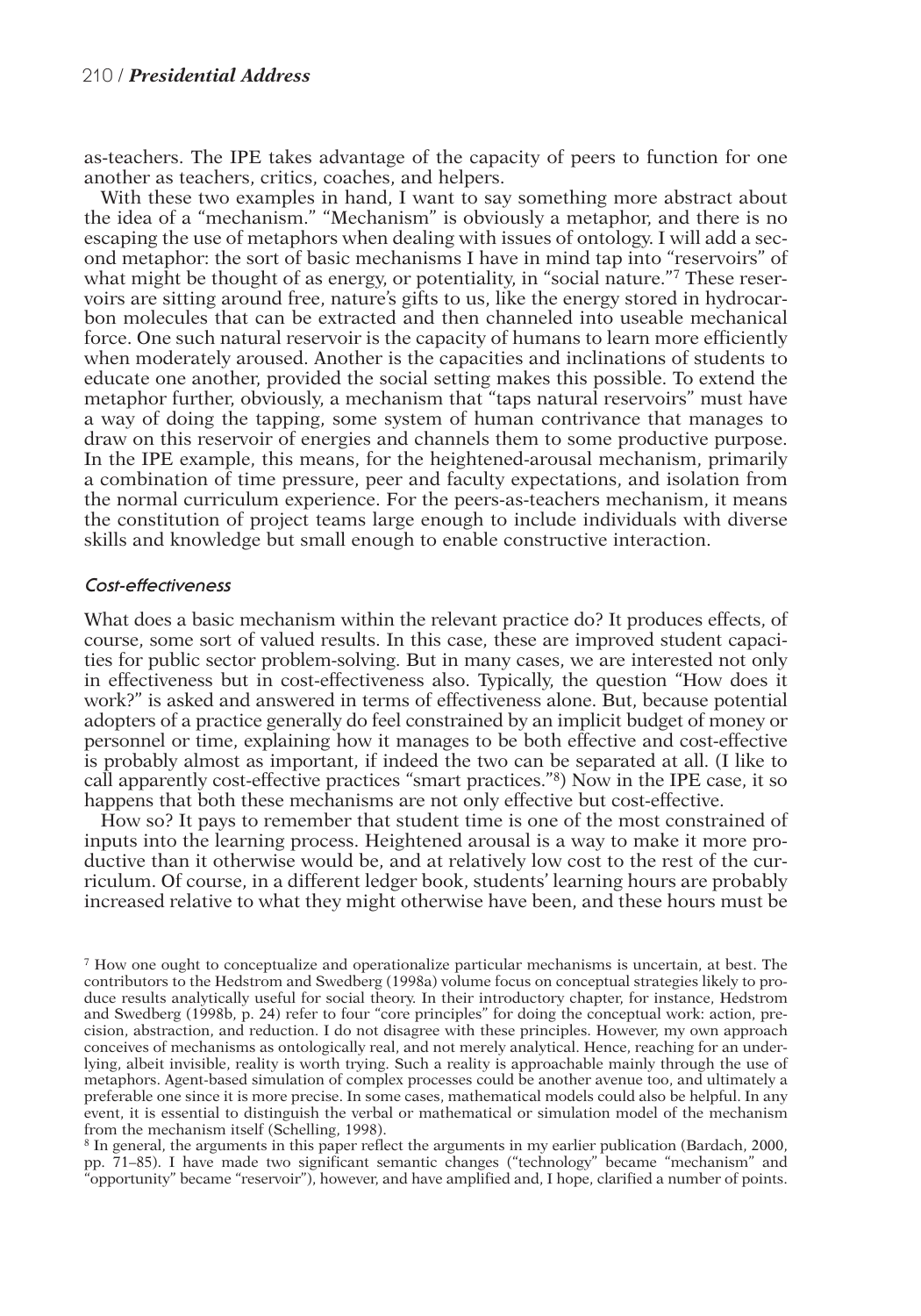drawn from students' leisure time. The psychological cost of these hours may be low, however, if the experience has what psychologist Mihalyi Csikszentmihalyi (1990) calls the "flow" quality that makes time disappear. As to the peers-as-teachers mechanism, the students obligingly charge their institutions nothing for their services and probably even enjoy the work.

#### **Contingent Features**

Although the principal component of any practice that is a candidate for replication is its causal mechanism, this mechanism is surrounded by an institutional, political, economic, and interpersonal context. To the observer, the practice appears linked to a number of contingent features within this context that may or may not warrant extrapolation to the target site. For the most part, these somehow implement or support the basic mechanisms of the practice. One could say they are merely instrumental. As is the case for most instrumental functions, they can be performed in a variety of ways, depending on the available alternatives and on local costs, constraints, and preferences. Therefore, they are prime candidates for adaptation. The contingent features may be categorized as implementing features, optional features, and supportive features.

#### **Implementing Features**

"Implementing features" are those that directly implement basic mechanisms. In the case of maintaining a high-arousal IPE environment, I would nominate tight deadlines, a well-chosen topic, the division of the class into project teams, and the exclusion of competing school-related activities. With regard to creating a capacity to use peers as teachers, the key feature is project teams that include a diversity of talents but are small enough to permit effective interaction.

In general, implementing features can be contingent. If, in our architectural example, view windows had been intended primarily as a mechanism for admitting light rather than scenery, this function could be performed by a skylight.<sup>9</sup> In the IPE case, maintaining a high-arousal environment could be performed as we do it at the Goldman School, in our "48-hour exercise." In this exercise each student writes an issue memo on some unfamiliar topic framed by the course instructors. Each topic is drawn from a hat containing as many topics as there are students. One of the rules is that if the student knows too much about the topic already, he or she must replace the topic and draw another. The atmospherics of topic selection followed by frenetic searching among one's classmates for leads and ideas are, in effect, a functional substitute for the more structured method of setting peer expectations in the IPE.<sup>10</sup>

<sup>9</sup> In more explicitly causal language, given some function to be performed, some combination of implementing features is sufficient but no particular combination is necessary, so long as one of a number of effective combinations is actualized. These are, therefore, what the philosopher John L. Mackie calls INUS conditions: "…the so-called cause is…an *insufficient* but *necessary* part of a condition which is itself *unnecessary* but *sufficient* for the result" (Mackie, 1993, p. 34). The idea of INUS conditions to some degree saves the language of "necessary and sufficient conditions" from being as sterile and misleading as it often is. However, it too is limited and often inappropriate (Brady, 2003, pp. 14–18).

<sup>&</sup>lt;sup>10</sup> I will here warn the reader of a possible semantic problem. Implementing features sometimes seem to be the least contingent of contingent features, in that we often define a basic mechanism in terms of one or more of its implementing features. In the minds of some observers, we might not be referring to "the Intensive Policy Exercise" at all if the exercise in question did not exclude competing school-related activities, even though the functions performed by this exclusion could perhaps be accomplished by different means altogether.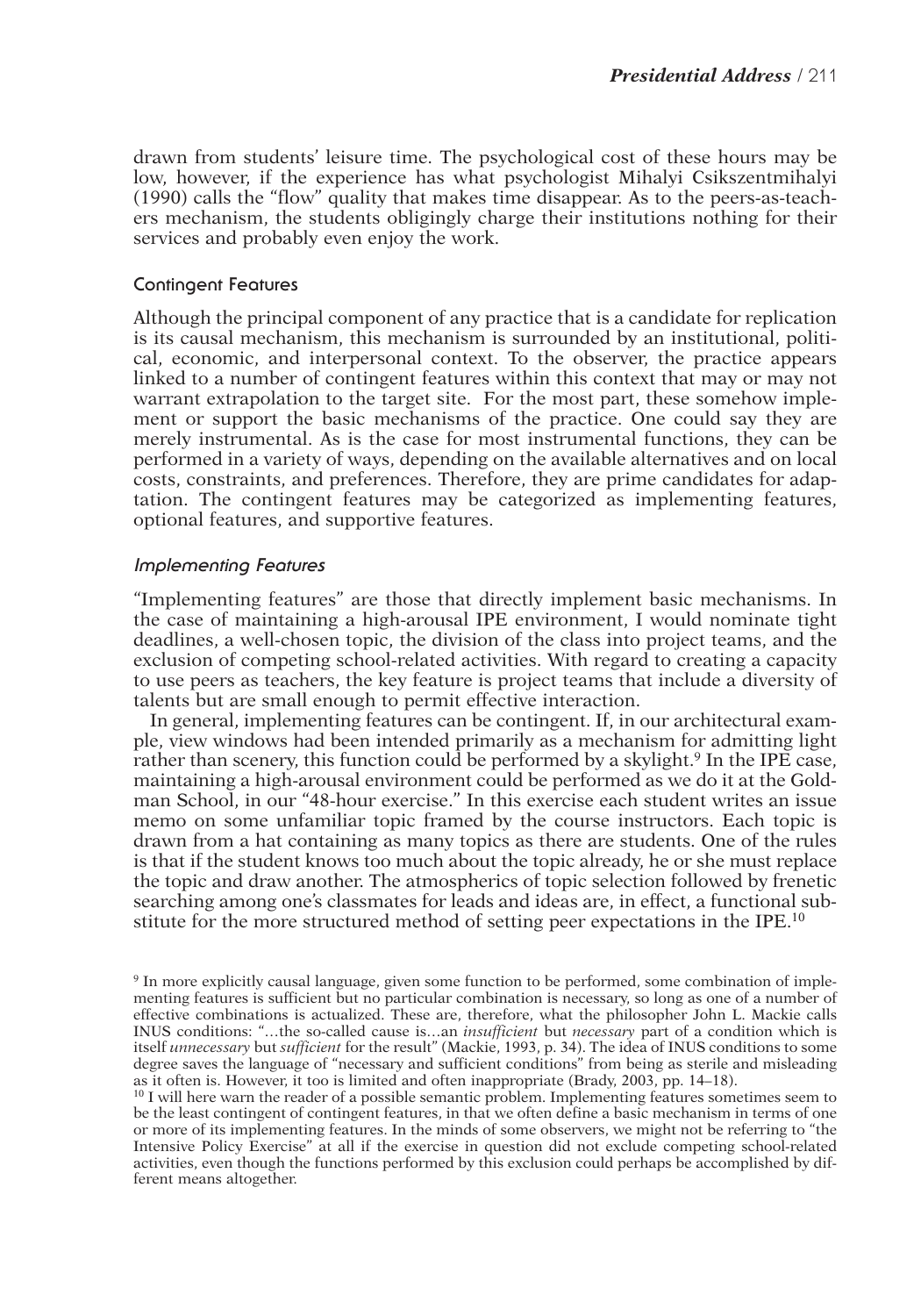## 212 / *Presidential Address*

Of course, variation in the more detailed implementing features is especially common. We usually see it taking place across sites implementing the same generic mechanism. At the Ford School the duration of the IPE is one week, and at the Kennedy School it is two; at the Ford School it is scheduled before the spring semester, whereas at the Kennedy School it interrupts classes in the middle of the semester.

## **Optional Features**

Optional features vary across sites depending on local preferences and constraints. Unlike implementing features, they do not play an essential functional role. In the IPE case, the optional features have to do with the particular policy topic and level of government, and the mode of presentation. I would also include here the nature of faculty participation in coaching and giving feedback to students. Such participation could be high or low, presumably with somewhat greater or lesser benefit to the students, but this variation would not go to the essence of the practice. Although the use of high-level officials as an audience seems to me like an optional feature, some might argue that it contributes so much to heightening arousal that it should be deemed essential.

## **Supportive Features**

Supportive features are primarily those resources used to bring the implementing features into being, for instance a budget and an institutional infrastructure. Other supportive features have a less directly instrumental role but may nevertheless be important, e.g., the culture of the organization or the broader political environment. Supporting features for the IPE would include faculty, course assistants, clerical help, and physical facilities. I would also include student enthusiasm, since I doubt it is possible to carry out the exercise well without active student cooperation.

## **Secondary Benefits and Costs**

No mechanism does only one thing. It has secondary effects, both intended and unintended, both beneficial and costly if not harmful. Extrapolation from a source site must take note of these secondary effects as well as the primary and intended effects. The most interesting secondary effect of the IPE is that it encourages bonding among the participants. This has value over and above any learning effects. These may be especially valued at the Ford School, where the IPE kicks off the spring semester.

## **Vulnerabilities and Failure Modes**

Even the smartest of smart practices has its intrinsic vulnerabilities. These can lead to failure, corruption, political embarrassment, and more. For instance, a moneysaving shift to outsourcing might end up costing more and accomplishing less if contracts are not correctly designed, or if the competitive environment is imperfect.

In the case of the IPE, the important vulnerabilities seem to me to be these:

- The exercise overall could be seen as too artificial, and student enthusiasm could wane or turn to cynicism.
- The topic might prove to be either too complex or too simple for effective learning.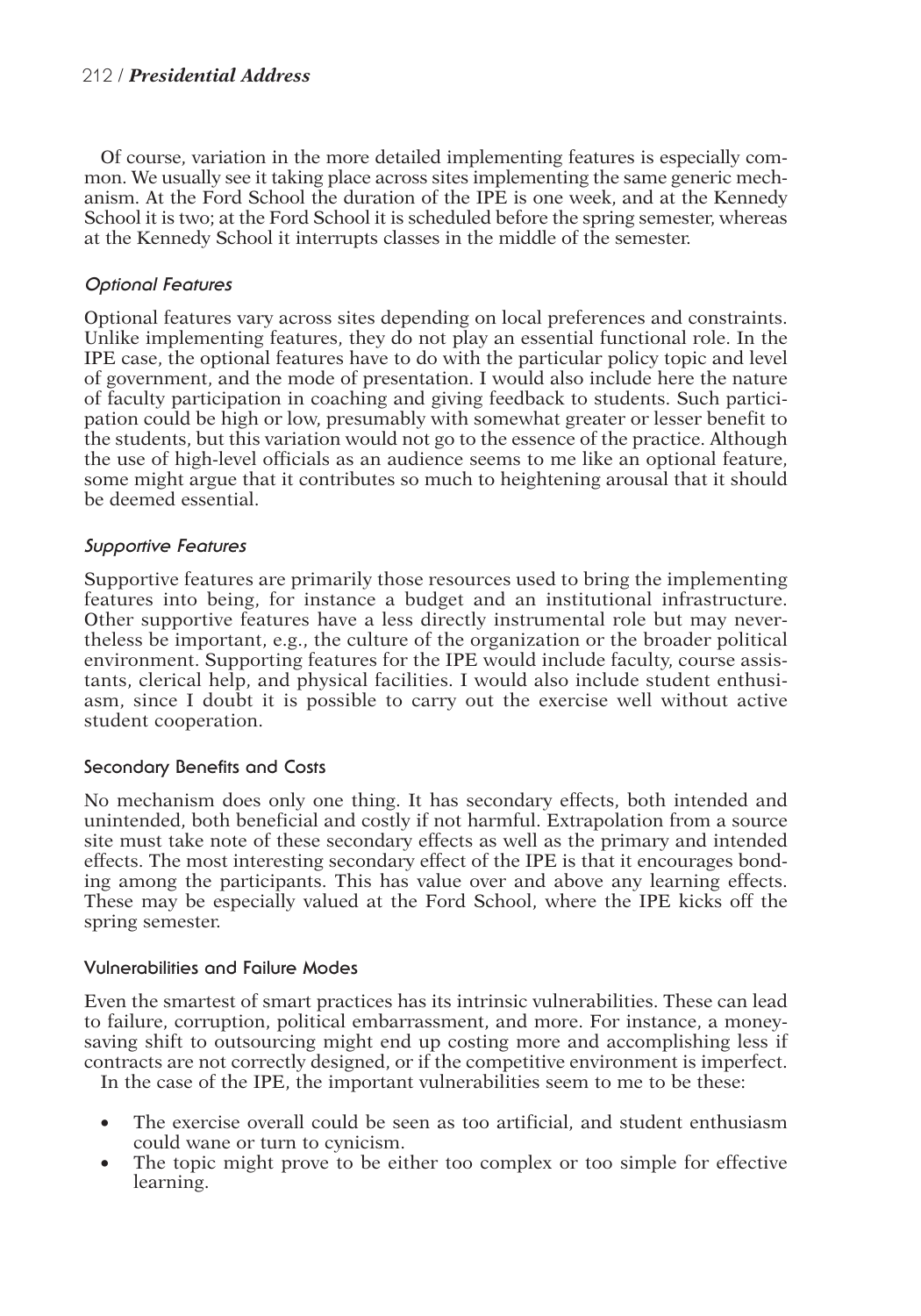- Related to the foregoing, some work groups may find their piece of the work too simple or too complex.
- Poor group dynamics might lead some teams to fall apart, perhaps the very teams whose products were needed to make the whole effort succeed.

There are two main sorts of vulnerability. One concerns what the evaluation literature calls "mediating conditions." Such conditions cause the basic mechanism to work unusually well or poorly, e.g., the education or income level or cultural orientation of the population affected. I was once told that any favorable findings regarding implementation of a management reform in Minnesota could not be generalized because Minnesota was full of "good-government types" of Scandinavian descent.11 Unfortunately, mediating conditions are numerous, and they sometimes—though not always—pose threats to the internal validity that I earlier assumed away.

The second source of vulnerability concerns the way a practice is implemented. This is the main source of vulnerability for the IPE, I believe. As James Q. Wilson (1967) wrote nearly 40 years ago, (bureaucratic) talent is the resource in most limited supply. He might well have expanded the list of scarce resources to include such things as political tolerance for trial-and-error learning, protection from partisan sniping, stability in key personnel, micromanagement by the legislative branch, and so on. Smart practices differ in just how vulnerable they are to adverse implementability conditions.

It is worth observing that explicit statements about vulnerabilities rarely show up in the descriptions one finds in compendia of best practices. Perhaps they would be too discouraging. Or perhaps the compendium-maker's strategy is merely to spark initial curiosity. In any event, when a policy advisor in the target site returns with a report from the source site, her employers will want to know about the downside as well as the upside.

Unfortunately, the biggest limitations of working with one or just a few source sites is that one learns too little about possible failure modes. Accounts of their historical struggles to initiate and improve the practice can be helpful, as is a strategy of seeking out source sites where poor results or failure has occurred. Fortunately, with regard to the public sector, theory and imagination may be able to fill in where data are lacking. For instance, one can turn to political economy theories holding that any vulnerability to rent-seeking will be exploited, or to generalizations in public management about the cumbersome apparatus of governmental oversight delaying projects and impairing effectiveness.

#### **Three Heuristics**

What does all this imply for the policy analyst rummaging about in various source sites looking for inspiring practices that might somehow be adapted back at the target site? At one level, the answer is, "Try to ascertain the mechanisms that make for both effectiveness and cost-effectiveness because, once you understand these, much else will fall into place." Alas, it is hard to do this, for two main reasons. First, "mechanisms" are real but elusive. They are not tangible, like the view windows of my earlier architectural example. In all the conversations I have had with students and colleagues about "how the Intensive Policy Exercise works," no one has ever

<sup>&</sup>lt;sup>11</sup> How one assesses such a warning must be a matter of experience and judgment, especially in the absence of good systematic information. I believe there is some merit in the warning, although not so much as to justify ignoring Minnesota and its ilk altogether.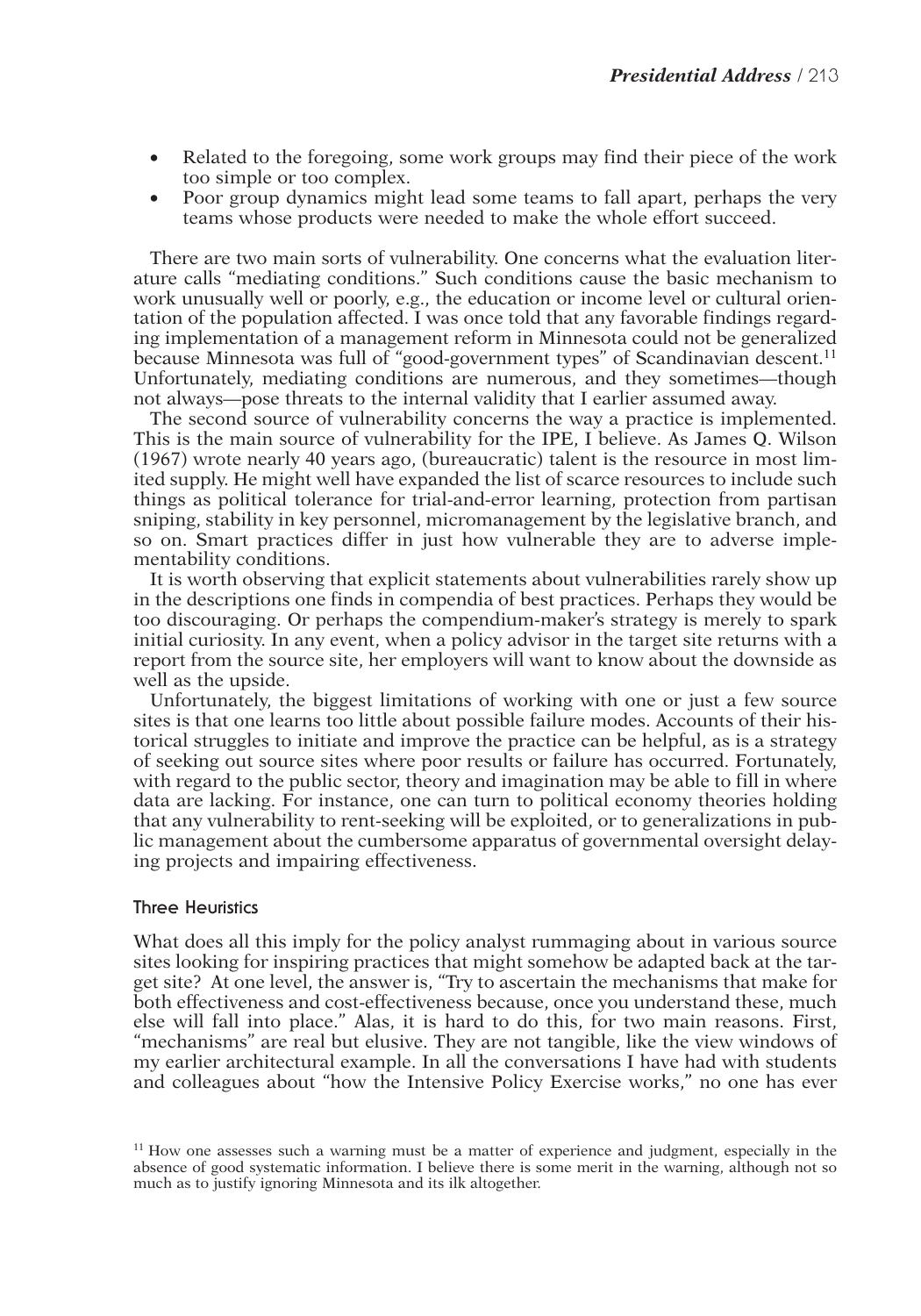tried to conceptualize basic mechanisms, never mind the particular ones I have sketched. The standard interpretation is, "The IPE works by trying to simulate the real world." This could be true, but it begs the question of why simulating the real world in this particular way would be an effective and cost-effective way to produce learning. To be sure, my own way of looking at things could be way off base. But I believe it more likely that people find it difficult to think their way down to those reservoirs in social nature where "mechanisms" get their fuel.

The second barrier to identifying cost-effective mechanisms has to do with the idea of cost-effectiveness. Here we enter even rougher conceptual terrain than that of "mechanism." We are comfortable with the question, "What makes this practice effective?" We even have a set of theoretical actions, typically bearing on motivation, ready to act as candidates for answering this question: restructuring the incentives, applying deterrence, mobilizing peer support, improving the information available, creating stronger signals, etc.

Answers like these may be appropriate to questions about effectiveness. And indeed, "being effective" is very often what people mean when they say that some practice or program "works." But if I am right that guidance is often sought not just about effectiveness but also about *cost*-effectiveness, then this sort of answer does not go far enough. We need somehow to invoke theories of cost-effectiveness as well. But, "What makes this practice cost-effective?" almost certainly feels more slippery, for it implicitly asks you to compare it to some other practice, unspecified, which is less costeffective. And it is often hard to say what the most illuminating comparison would be.

### **"…Takes Advantage of…"**

Let me suggest a semantic trick to help us over this treacherous terrain. Just as complicated semantics can obscure simple realities, so simple semantic tricks can help to clarify complicated realities. I can recommend such a trick for probing complex practices to pick out basic cost-effectiveness mechanisms (at least, where they exist). It is this. Fill in the blanks in the sentence, "This practice aims to produce a lot of value for relatively little in the way of … resources by taking advantage of…" In the IPE case the complete sentences would read:

• "This practice aims to produce a lot of value for relatively little in the way of student time resources by taking advantage of the capacity of heightened arousal to facilitate learning."

And

• "This practice aims to produce a lot of value for relatively little in the way of budgeted dollars or faculty time by taking advantage of the capacity of peers to function for one another as teachers, critics, coaches, and helpers."

#### **Ideas to Have Ideas with**

I have another heuristic too. Because perception and observation are mightily assisted by a mind primed as to what to look for, I offer in Table 1 a short catalogue of generic smart-practice mechanisms.12

<sup>12</sup> This is a modified and, I hope, improved version of a catalogue I provided in my *Practical Guide,* p. 74, and in (Bardach, 1998, pp. 50–51).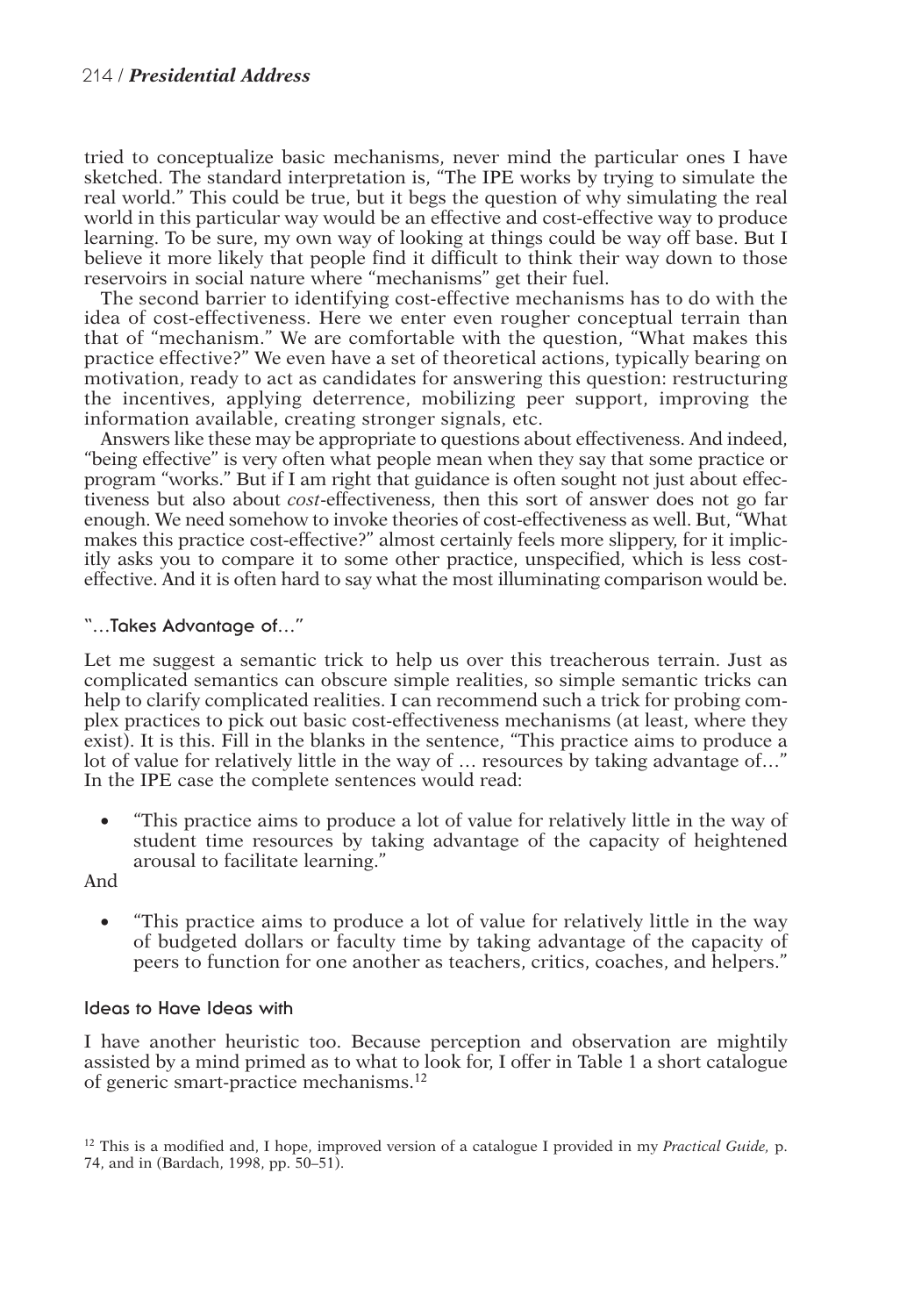**Table 1.** Some generic smart-practice mechanisms.

- *Operations Research strategies.* By means of sequencing, timing, prioritizing, matching, clustering, and other such rationalizing arrangements, it is possible to use a fixed stock of resources to achieve higher productivity than would be possible otherwise. For instance, provided that traffic flow conditions are within certain parameters, high-occupancy-vehicle (HOV) lanes can maximize vehicle throughput in a fixed section of roadway.
- *Cost-based pricing.* Discrepancies between prices and real costs present an opportunity for enhancing social welfare by adjusting prices to better reflect the reality. For instance, introduce congestion tolls, or eliminate cross-subsidies for peak-period utilization of electricity, or remove rent controls.
- *By-products of personal aspirations.* It is possible to structure new incentives or create new opportunities for personal advantage or satisfaction that can indirectly result in social benefit, e.g., offering to share the savings from cost-reducing innovations with public-sector employees who conceive them and implement them.
- *Complementarity.* Two or more activities can potentially be joined so that each might make the other more productive, e.g., public works construction and combating unemployment.
- *Input substitution*. The world abounds in opportunities to substitute less costly inputs in a current production process while achieving roughly equivalent results.
- *Development.* A sequence of activities or operations may be arranged to take advantage of a developmental process, e.g., assessing welfare clients for employability and vocational interest before, rather than after, sending them out for job search.
- *Exchange.* There are unrealized possibilities for exchange that would increase social value. We typically design policies to simulate marketlike arrangements, e.g., pollution permit auctions, and arrangements to reimburse an agency for services it renders to another agency's clients or customers.
- *Multiple functions.* A system can be designed so that one feature has the potential to perform two or more functions, e.g., when a tax administrator dramatizes an enforcement case in such a way as both to deter potential violators and to reassure non-violators that they are not being made into suckers for their honesty.
- *Nontraditional participants.* Line-level employees of public agencies often have knowledge of potential program improvements that could usefully be incorporated into the agencies' policies and operations. The same is true of the agencies' customers, clients, or the parties whom they regulate. The IPE case of peer-based teaching fits here.
- *Underutilized capacity.* An example, in many communities, is school facilities that are utilized for relatively limited purposes for only part of the day and for only part of the year—although school officials would be quick to warn that tapping this capacity without harming school functions is not always easy.

Once you start writing up a checklist of such mechanisms, they begin to seem familiar and perhaps obvious if not simple-minded. That, of course, is all to the good. It is also good to have such a list, both for the reason I have already mentioned and for one other. My colleague at the Goldman School, Michael O'Hare, would call a checklist like this "Ideas to have ideas with." It would, as I have said, help you have insight into what is happening at source sites. It could also furnish such capital-I "Ideas" independently of seeing any particular empirical instance of them at all, just as an architect reading a book about forms and materials could imagine building designs without ever having seen an actual example or anything close to it.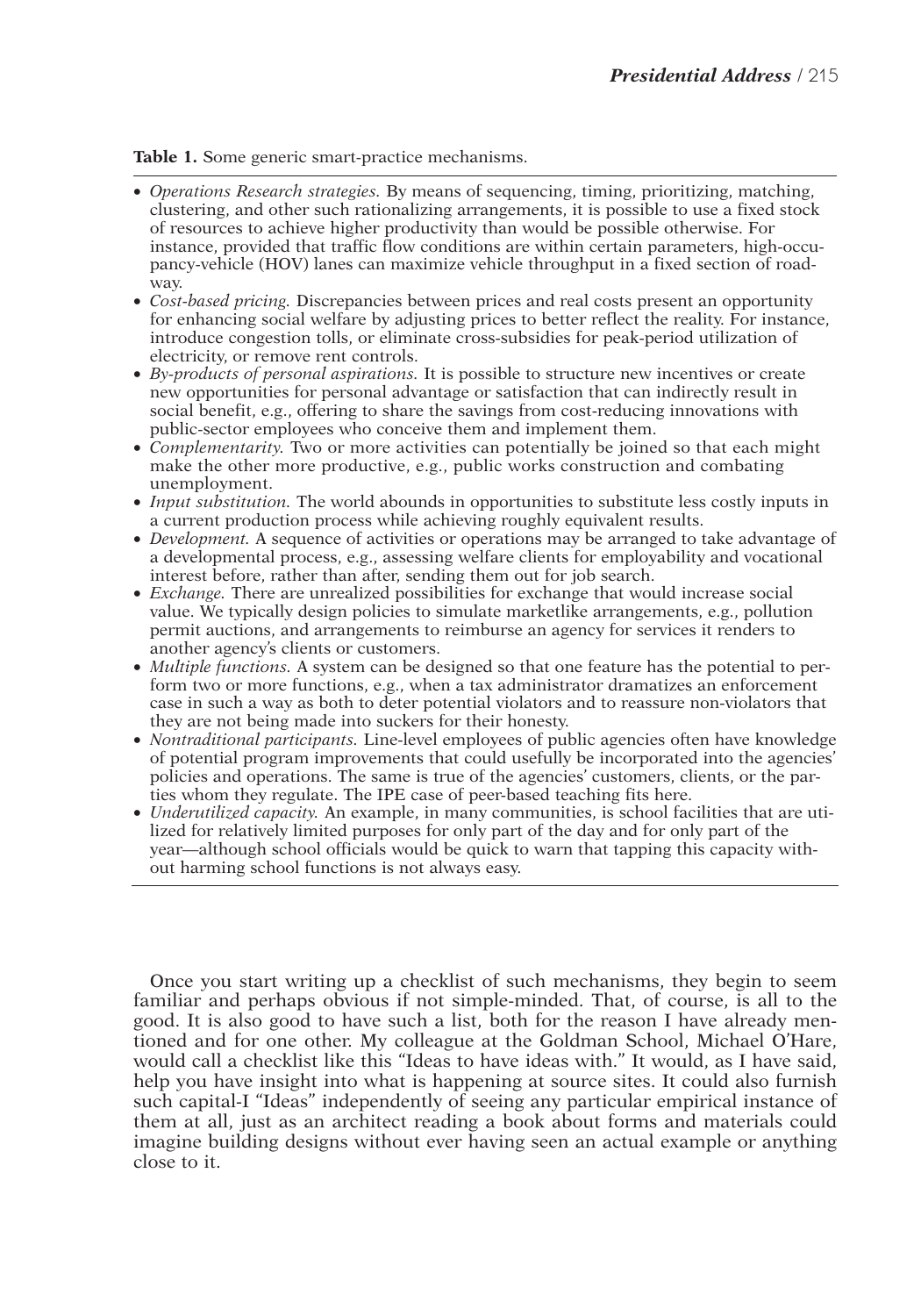### **Use "-ing" Verbs**

I have distinguished between the features that implement a basic mechanism and the functions that they perform in doing so. But how should one conceptualize these functions? One way is to apply a pre-existing theoretical framework. From my studies of "social regulation" (such as worker safety enforcement), I approach any program that roughly fits this category with an eye toward finding features that perform three central functions: standard-setting, information-gathering, and sanctioning. I also keep a lookout for educating, counseling, and motivating functions.

But not all phenomena roughly match pre-existing templates; and not all preexisting templates come with an easily conceptualized functional schema. In the more general case, then, the strategy is to look at each separate feature and ask what function it might perform with regard to implementing the basic mechanism. But this naming of functions is not so easy either. Another semantic trick is useful here, namely, the fashioning of verbs ending in "-ing" to describe the function. I have done this above with regard to the functions needed to implement a regulatory program. In the IPE case, in my discussion of the key implementing features I referred to the functions "maintaining a high-arousal environment" and "creating a capacity to use peers as teachers."13

#### **"COULD WE MAKE IT WORK HERE?"**

Besides ignoring it, there are four things you can do with somebody else's good practice: replicate it, adapt it, experiment with it, or get some further ideas that are inspired by it. The course of action chosen in the target site will depend on local objectives, resources, and available alternatives. With regard to the IPE, faculty and students at the Goldman School considered it long and hard. In the end, we chose not to replicate or adapt it, because we were already running a semester-long project course.14 That course experience does take a whole semester, but it does also offer the opportunity to work for a real client and to learn to do field work. As mentioned earlier, we also run a curtailed and individualized variant of the IPE in the form of the 48-hour project. We were very taken with the possible bonding effects of the IPE, though, and keep alive the possibility that we might experiment with some variant of the IPE principally for this benefit.

Now suppose we had wanted to replicate or adapt the IPE at the Goldman School. We would have needed, at a minimum, to consider whether our resources were adequate in light of the known and suspected vulnerabilities of the IPE. What guidance might we have extracted from the experiences at our source sites? More to the point, what generalizable method might we have used in doing so?

This is nothing more nor less than a problem of uncertainty reduction in the Bayesian framework. Once one has extracted ideas from one or more source sites, their most important guidance function is over. We enter the general realm of decision-making under uncertainty. Evidence from a source site can help to reduce the

<sup>13</sup> In my *Practical Guide,* p. 79, I had recommended even more explicitly using gerunds. Rossi and his colleagues give essentially the same advice as I do but allow more latitude: "…it is important for the evaluator to carefully identify each distinct program component, its functions, and the particular activities and operations associated with those functions. For this purpose, it is usually most instructive to view the program as a process rather than as an entity and describe it with verbs rather than nouns…." (Rossi, Freeman, and Lipsey, 1999, p. 169)

<sup>&</sup>lt;sup>14</sup> We also chose not to experiment with it, though that remains an option for the future.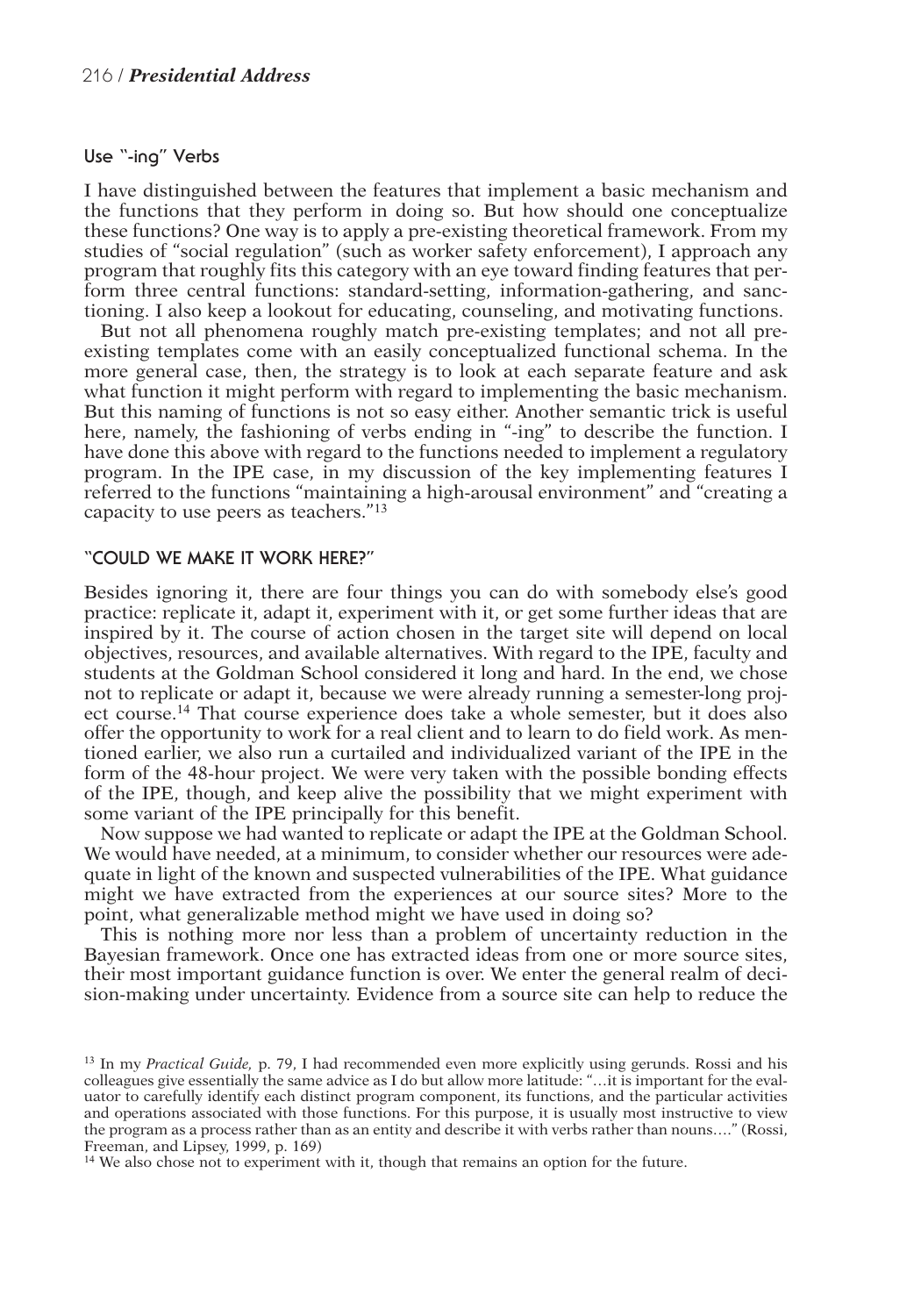uncertainty about whether some version of the practice would work adequately at the target site and with what costs and risks of unacceptable failure. I shall limit the discussion here to evidence called for by two particular strategies of uncertainty reduction, *a fortiori* analysis and break-even analysis.15

## **A Fortiori Analysis**

The *a fortiori* procedure consists of comparing target site and source site with regard to any single resource or some (relatively small) combination of resources that might affect results and then asking:

- "How much trouble did they have, given their level of this (these) resource(s)?"
- "Are we better or worse off than they were with respect to this (these) resource(s)?"

If they had trouble and you are worse off, you have located a danger zone, and you should develop options for getting out of it or else be prepared to take risks.

In the case of the IPE, faculty interest and talent are the crucial resources. I am aware that Michigan has had trouble recruiting suitable faculty for the job, though I am not certain about Harvard. I do know that the Goldman School has a much smaller faculty than either of these institutions, and we would have had a hard time putting together a team adequate for mounting the IPE year after year.

*A fortiori* reasoning also helps in designing a search strategy. If you have the opportunity and the means to do so, go look at source sites that you expect might have more trouble than you would. If the practice "works" there, you can have greater confidence that it will work in the target site.16

#### **Break-even Analysis**

Though it is greatly underutilized, break-even analysis, sometimes called threshold analysis, is one of the most useful tools in the policy analytic tool kit. It is very helpful when choosing which aspects of the source site experience to probe with special care.

Break-even analysis permits you to frame residual uncertainties about the wisdom of a course of action against two backdrops that are more certain. One such backdrop is the threshold level of success—for convenience, say it amounts to "benefits exceeding costs" or "breaking even"—that you require before going forward. The second is what you can reasonably assume about your situation that contributes to success (or failure) *before* taking into account your residual uncertainties. Your critical questions then become something like these: "What do we have to believe about the residual uncertainties in order to believe that we can achieve our threshold level of success?" and "How reasonable is it to believe these things?"17 You can look to the experience of source sites for clues that help you answer both of these questions.

<sup>&</sup>lt;sup>15</sup> I would simply like to note here the applicability of Monte Carlo simulation to the problems discussed here and the likelihood that it is not sufficiently appreciated (Caulkins, 2002).

<sup>&</sup>lt;sup>16</sup> This is a variant of the proposition that, in general, the more heterogeneous the source sites in which the practice in question has been observed to "work," the more confidence you are entitled to have about extrapolating to the target site (Shadish, Cook, and Campbell, 2001, pp. 23–24, 376–377).

<sup>17</sup> For a more extensive discussion of break-even analysis, see Bardach, 2000, pp. 29–32.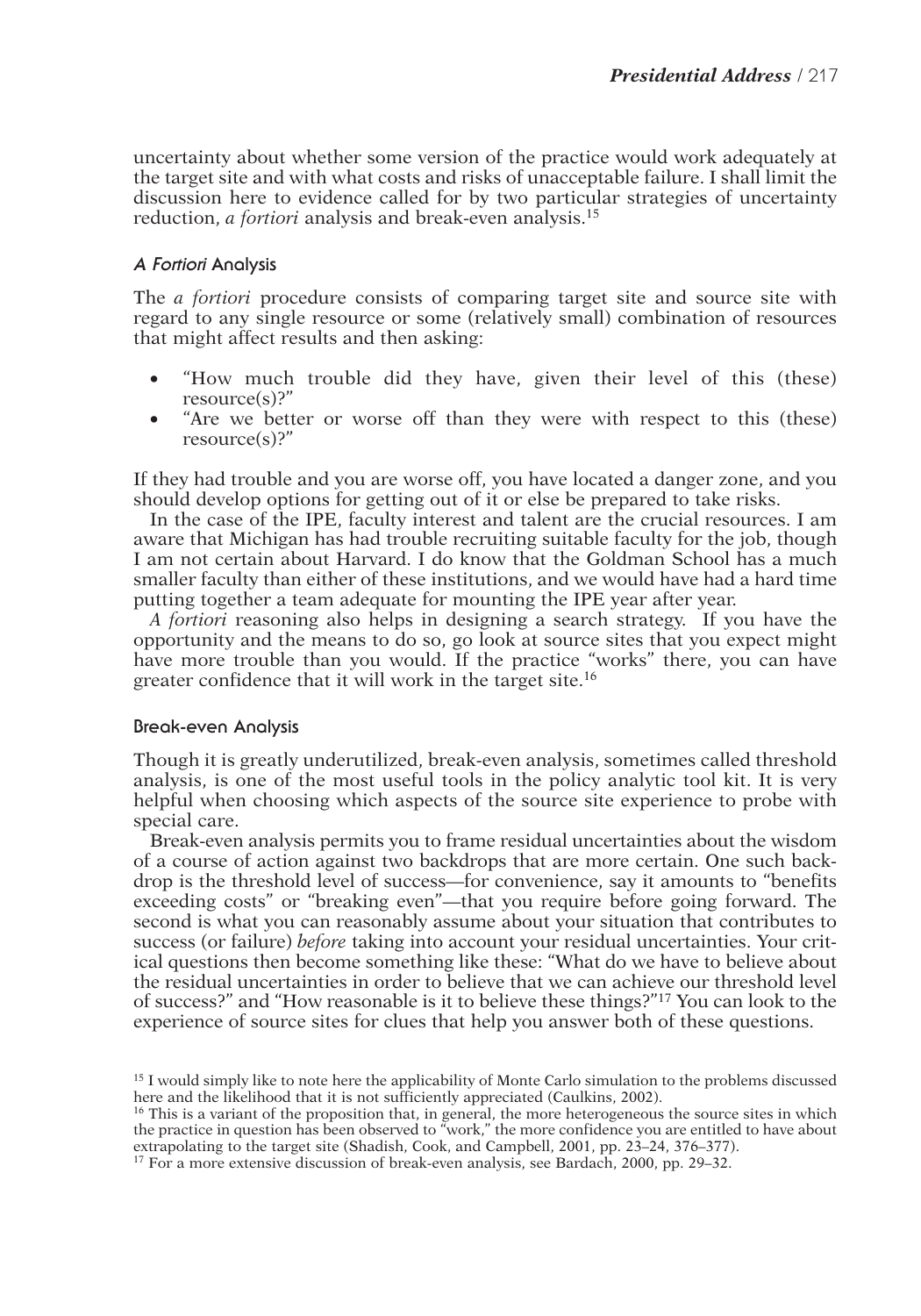### 218 / *Presidential Address*

I will illustrate the procedure with respect to the possibility of the IPE displacing the Goldman School's 48-hour project. Assuming the required faculty resources could in fact be made available, we might estimate the net costs of a one-week IPE with "reasonable" certainty. The main resource costs would be three extra days of student time per student for each of, say, 75 students, and approximately 100 hours of faculty member time and 100 hours of teaching assistant time. (Evidence from the source sites could of course help with these estimates.) The main non-resource cost would be the learning benefits forgone by giving up the 48-hour project. The big residual uncertainty in this example concerns the benefits of the IPE. For the switch to the IPE to make sense—that is, to "break even"—the benefits would have to be big enough to offset these costs. How big would these benefits have to be?

The experiences at Harvard and Michigan would provide the best clues we could get. Our ability to calibrate the magnitude of the learning effects in the source sites with any precision is very limited. However, we do not need to be very precise. All we need to do is to estimate whether the expected magnitude exceeds the breakeven level. With scarcely any discussion, Goldman School faculty and students concluded that that it would not. For us to have believed otherwise, we would have had to have observed extremely dramatic signs of support for the IPE from the source sites. We did not. Of course, we might have been wrong. But a combination of break-even analysis and minimal probing for clues at the source sites permitted us to draw what still seems to me a reasonable conclusion in short order.18

#### **SUMMARY AND CONCLUSIONS**

Extrapolating from the experience of others is not literally "extrapolation." It is more like searching for interesting ideas about successful mechanisms that might be adapted at home, and then inferring from the experience of others plausible estimates about the chances of success or failure in implementing the adaptation.

I have focused in this paper mainly on the challenge of extracting ideas from what the source sites have done. I have argued that an observer should be aiming to understand the "basic mechanisms" underlying effectiveness and cost-effectiveness of what a source site has done—assuming, of course, that what they have done is indeed effective and cost-effective. The "contingent features" of the observed practice, those that are merely instrumental or optional, might be adapted in the target site without substantial risk. Furthermore, I have argued that, within limits, it is possible, and is certainly desirable, to analyze the vulnerabilities of the observed practice and possible adaptations of it to a variety of hazards.

I acknowledge that these arguments have been pretty dense, and would have been even denser were I doing them full justice. Please resist the temptation to be suspicious of them simply because they are dense. Compared with the actual complexity of the real world, the schema sketched here is very simple. Whether I've simplified the world to the right degree or in the right way are other matters entirely, of course, and surely very debatable. My desire is more to set such a debate going, not to settle it.

<sup>&</sup>lt;sup>18</sup> Note that the evidentiary problems entailed by extrapolating to a specific target site are less severe than those of generalizing about the effectiveness of a practice in an unspecified population of target sites. This is so because we can make use of site-specific information about the target site to help bound the uncertainties about which we are seeking information from source sites. This point may not be sufficiently appreciated in the evaluation literature.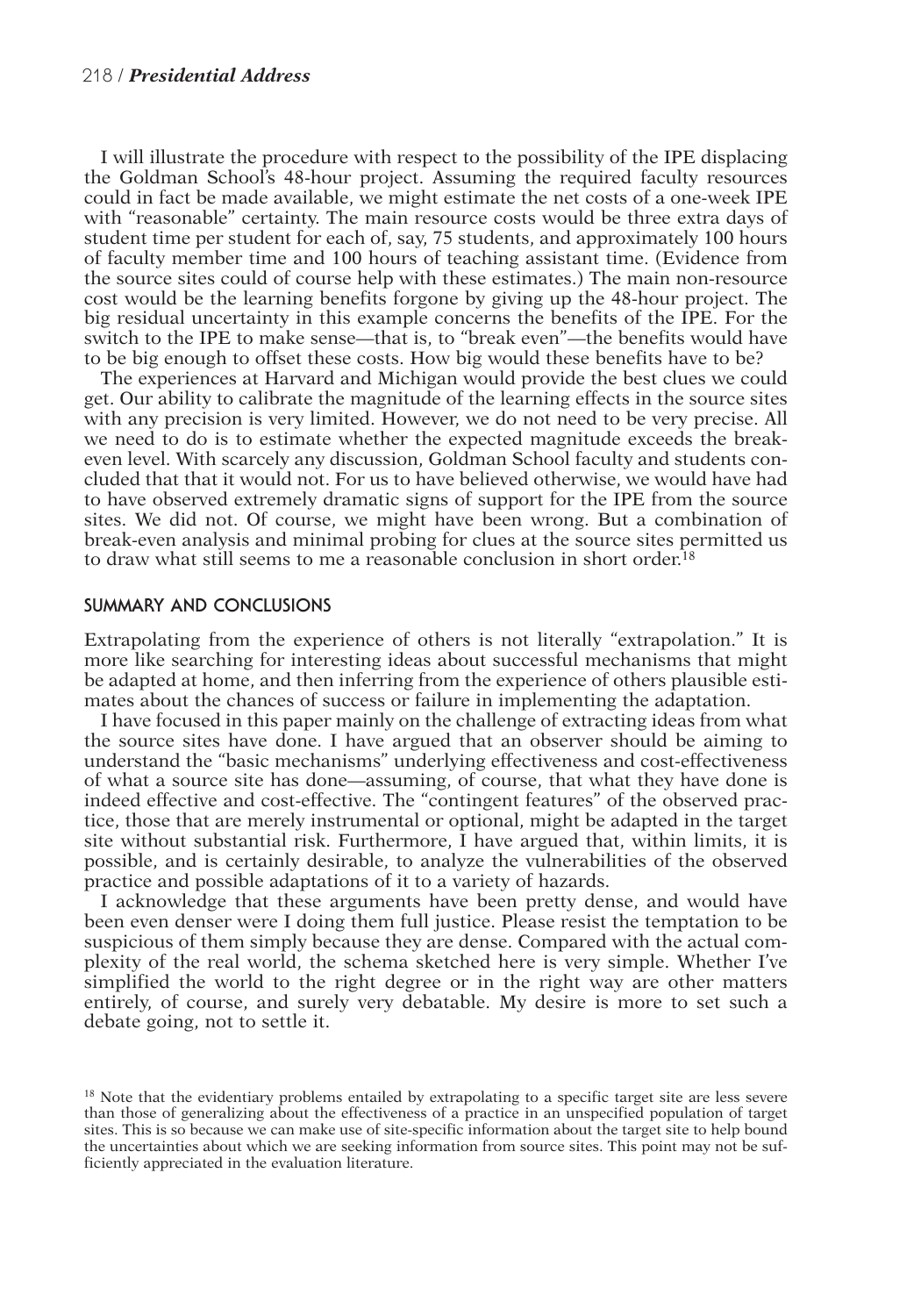Another temptation to be resisted involves the lack of interest on the part of realworld decision makers in an analysis of others' practices that aims to go this deep. Referring to replication of the practices of the winners and finalists in the Innovation in American Government program, Gail Christopher (2003, p. 687) writes in the *JPAM* symposium on best practice compendia: "Results and simplicity in design have been and continue to be the catalysts for adoption by other jurisdictions… Decisionmakers seem to be less concerned with why a program works than with results."

True, Christopher is writing about replication, which doesn't require a very deep understanding of the innovative practice in question, but I suspect her point applies to a degree even when adaptation is more likely. Decision makers, when they send to learn "what they're doing over there that might make sense for us," don't usually want, by way of an answer, to hear metaphors about mechanisms and reservoirs of energy and nature's free gifts. And of course they ought not to hear such highfalutin' talk. Their policy analysis staff or consultants must translate their own more rarefied understanding back into ordinary language. We are used to this translation requirement when it comes to quantitative analysis. It should not be too surprising that good conceptual analysis would labor under a similar requirement.

But the main point is that there ought to be something worth translating. Remember the architect and the client on their home-and-garden tour. The client sees the surface reality while the architect sees that plus several deeper levels of the same reality. That is why she is being paid to come along on the tour. She is not usually being paid to explain the deeper levels of what she sees, much less to explain how it is that she manages to understand what she sees. But unless she could see and understand the deeper reality, she would not be worth much to the client. So too with policy analysts and decisionmakers. Analysts that insisted on trotting out the full and unmediated story of how they have learned from the experiences of others might not be very welcome. But the more they could do it if called upon to do so, the more valuable their products will be.

I am grateful to Nancy Bardach, Rebecca Bardach, Michael Barzelay, Tom Cook, Frank Levy, Rob MacCoun, Michael O'Hare, Eric Patashnik, Beryl Radin, and Buzz Breedlove for their helpful comments. I, of course, bear full responsibility for the final product.

*EUGENE BARDACH is Professor of Public Policy at the Goldman School of Public Policy at the University of California, Berkeley, and President of APPAM in 2003.* 

#### **REFERENCES**

- Bardach, E. (1998). Getting agencies to work together: The practice and theory of managerial craftsmanship. Washington, DC: Brookings Institution.
- Bardach, E. (2000). A practical guide for policy analysis: The eightfold path to more effective problem solving. Washington, DC: CQ Press.
- Bardach, E. (Ed.) (2003). Creating compendia of best practice. Journal of Policy Analysis and Management, 22, 661–688.
- Brady, H.E. (2003). Models of causal inference: Going beyond the Neyman-Rubin-Holland theory. Unpublished ms., Survey Research Center, Univ. California, Berkeley.
- Caulkins, J.P. (2002). Using models that incorporate uncertainty. Journal of Policy Analysis and Management, 21(2), 486–491.
- Christopher, G.C. (2003). Innovative government practice: Considerations for policy analysts and practitioners. Journal of Policy Analysis and Management, 22(4), 683–688.